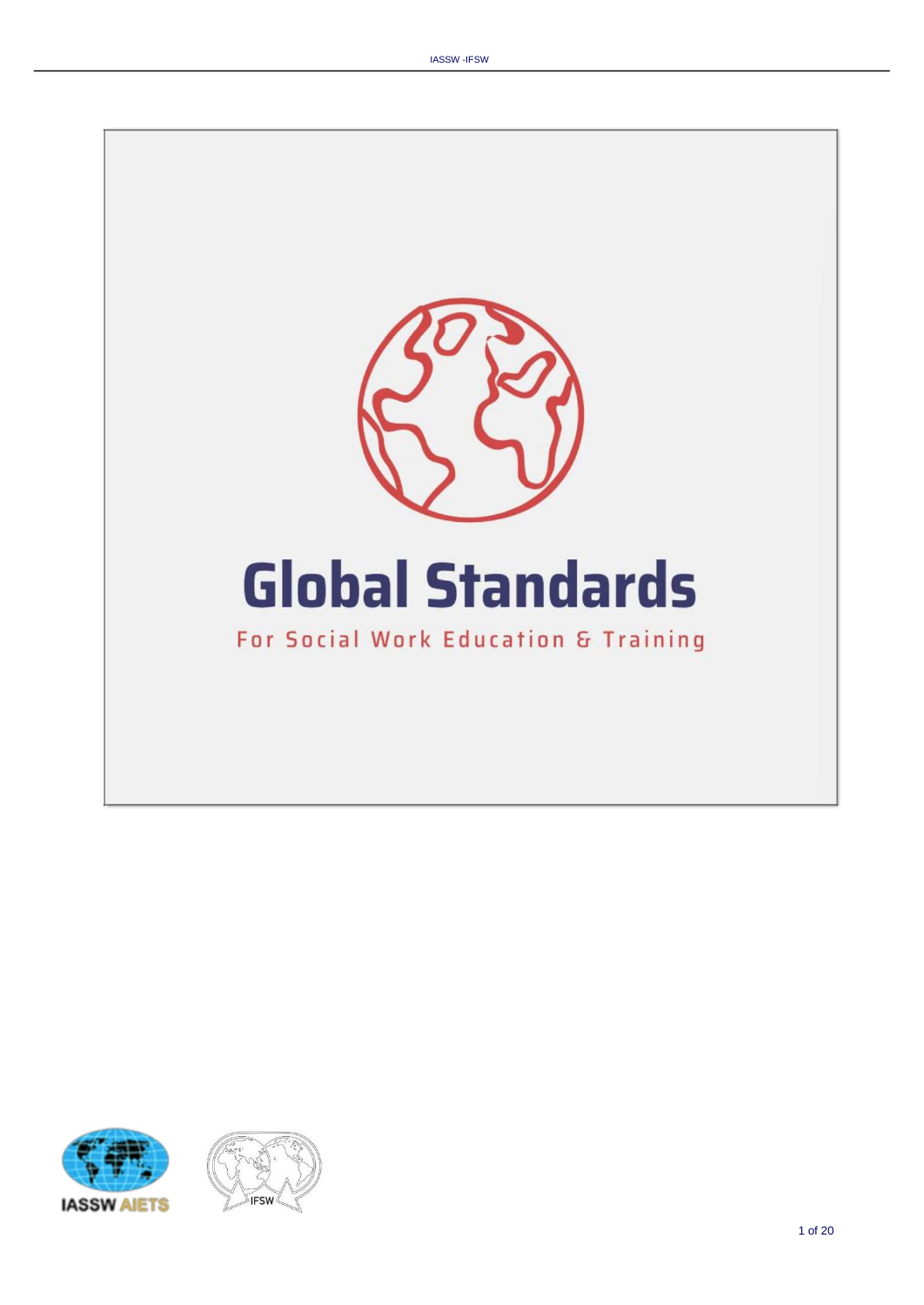

**© Commission International Association of Schools of Social Work International Federation of Social Workers- Interim Education**

**2020**

You can share the content of this report under the following terms:

*Attribution — You must give appropriate credit, provide a link to the license, and indicate if changes were made. You may do so in any reasonable manner, but not in any way that suggests the licensor endorses you or your use. NonCommercial — You may not use the material for commercial purposes.*

*NoDerivatives — If you remix, transform, or build upon the material, you may not distribute the modified material. No additional restrictions — You may not apply legal terms or technological measures that legally restrict others from doing anything the license permits.*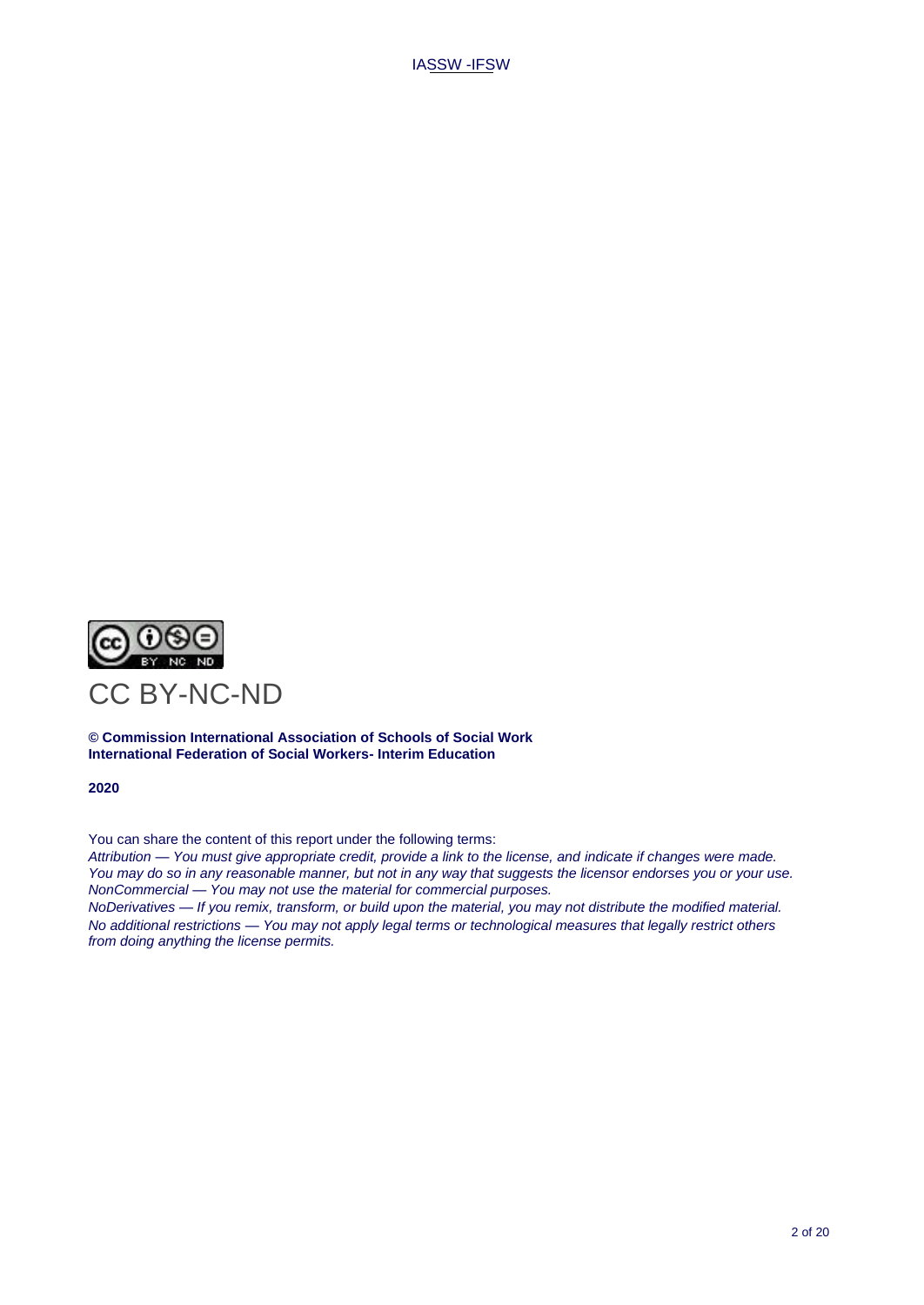# **Table Of Contents**

| Members of the Joint Taskforce                                 | 4  |
|----------------------------------------------------------------|----|
| Preamble                                                       | 5  |
| Rationale                                                      | 6  |
| <b>The School</b>                                              | 8  |
| 1. Core Mission, Aims and Objectives.                          | 8  |
| 2. Resources and Facilities                                    | 9  |
| 3. Curriculum                                                  | 10 |
| 4. Core Curricula                                              | 11 |
| <b>Social Work In Context</b>                                  | 11 |
| <b>Social Work in Practice</b>                                 | 12 |
| <b>Practice Education (Placement)</b>                          | 13 |
| 5. Research and Scholarly activity                             | 14 |
| <b>The People</b>                                              | 15 |
| 1. Educators                                                   | 15 |
| 2. Students                                                    | 16 |
| 3. Service Users                                               | 17 |
| <b>The Profession</b>                                          | 18 |
| 1. A shared understanding of the Profession                    | 18 |
| 2. Ethics and Values                                           | 18 |
| 3. Equity and Diversity                                        | 19 |
| 4. Human rights and Social, Economic and Environmental Justice | 19 |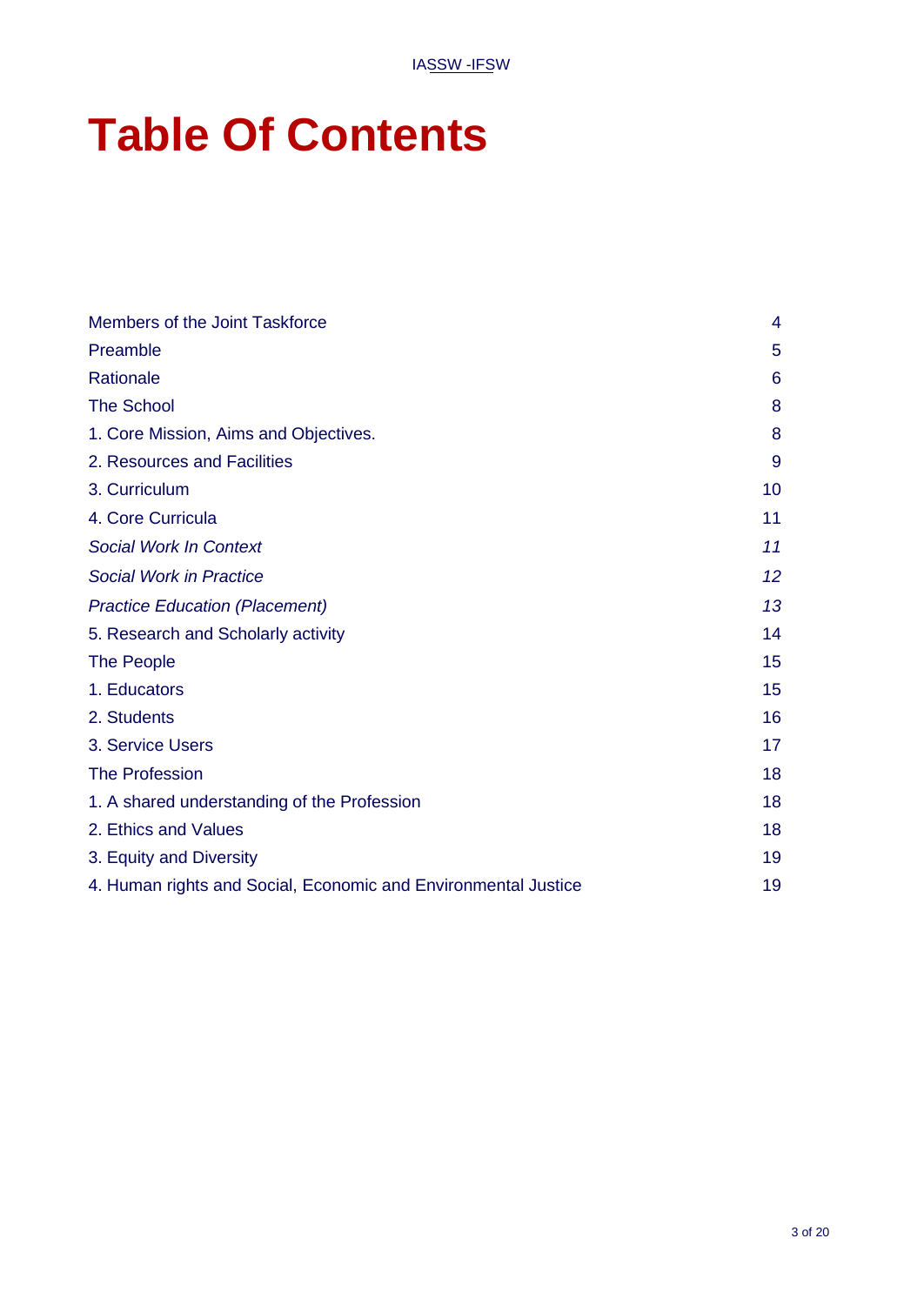### <span id="page-3-0"></span>**Members of the Joint Taskforce**

| <b>IASSW Global Standards Taskforce</b>                                                                                                               | <b>IFSW Interim Education</b>                                                       |
|-------------------------------------------------------------------------------------------------------------------------------------------------------|-------------------------------------------------------------------------------------|
|                                                                                                                                                       |                                                                                     |
| <b>Chair: Dixon Sookraj</b>                                                                                                                           | <b>Chair:</b> Vasilios Ioakimidis                                                   |
| <b>Members:</b>                                                                                                                                       | <b>Members:</b>                                                                     |
| Carmen Castillo (COSTA RICA):<br>Member, Latin American Rep.                                                                                          | African Regional Commissioners: Lawrence<br>Mukuka and Zena Mnasi                   |
| Karene Nathaniel-DeCaires (TRINIDAD & TOBAGO):<br>Member, North American/Caribbean Rep.                                                               | Asia and Pacific Regional Commissioner:<br><b>Mariko Kimura</b>                     |
| Liu Meng (CHINA): Member, China National Rep.                                                                                                         | European Regional Commissioner: Nicolai Paulsen                                     |
| Teresa Francesca Bertotti (ITALY): Member,<br>European Association Rep.                                                                               | Latin American and Caribbean Regional Commissioner:<br>Marinilda Rivera Díaz        |
| Alexandre Hakizamunga (RWANDA):<br>Member, African Association Rep.                                                                                   | North American Regional Commissioners: Dr.<br>Joan Davis-Whelan and Dr. Gary Bailey |
| Vimla Nadkarni (INDIA): Member, Past IASSW President                                                                                                  |                                                                                     |
| Emily Taylor (CANADA): Student Rep.                                                                                                                   |                                                                                     |
| Ute Straub (GERMANY): IASSW Co-Chair & Board<br>Representative                                                                                        |                                                                                     |
| <b>Consultants:</b>                                                                                                                                   |                                                                                     |
| Carol S. Cohen (USA): Commission on Group Work in<br>Social Work Education of the International<br>Association for Social Work with Groups, Co-Chair. |                                                                                     |
| Shirley Gatenio Gabel (USA). Journal of Human<br>Rights and Social Work, Co-Editor                                                                    |                                                                                     |
| Varoshini Nadesan (SOUTH AFRICA). Association<br>of South African Social Work Education Institutions,<br>President.                                   |                                                                                     |
|                                                                                                                                                       |                                                                                     |
|                                                                                                                                                       |                                                                                     |
| <b>IASSW AIET</b>                                                                                                                                     | <b>IFSW</b>                                                                         |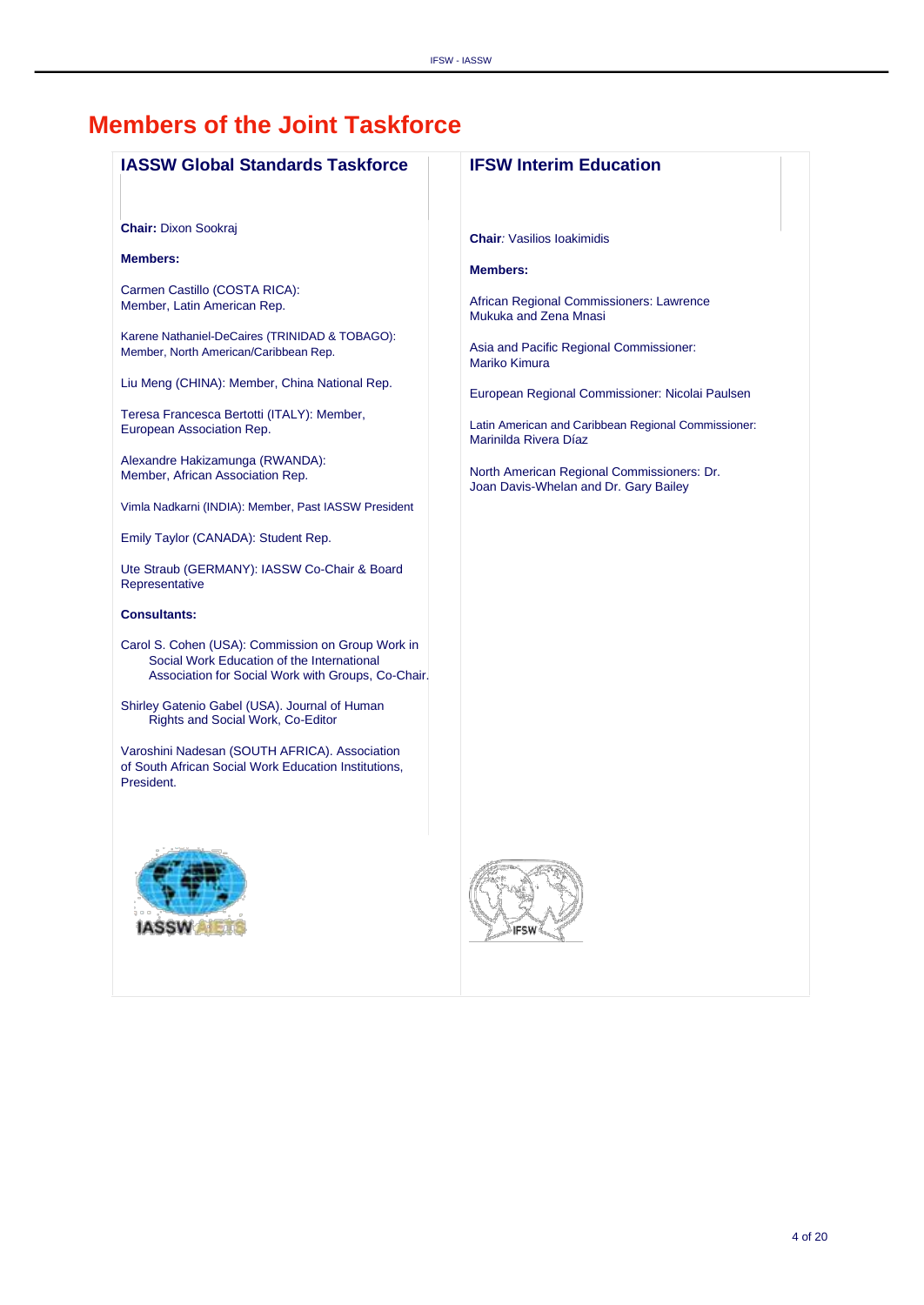# <span id="page-4-0"></span>**Preamble**

The International Association of Schools of Social Work (IASSW) and the International Federation of Social Workers (IFSW) have jointly updated the Global Standards for Social Work Education and Training. The previous version of the Global Standards for Social Work Education and Training document was adopted by the two organisations in Adelaide, Australia in 2004. Between 2004 and 2019, that document served as an aspirational guide setting out the standards for excellence in social work education.

With the adoption of a new Global Definition of Social Work in July 2014, and the publication of the updated Global Social Work Statement of Ethical Principles in 2019, the Global Standards for Social Work Education and Training document should be updated to integrate the changes in these two documents and to reflect recent developments in global social work.

To this effect, the two organisations created a joint task group comprising the IASSW's Global Standards Taskforce and IFSW Interim Global Education Commission. This task group engaged with the global social work community through a rigorous consultation that lasted for over 18 months and included feedback from 125 countries represented by 5 Regional Associations and approximately 400 Universities and Further Education Organisations. In addition, members of the joint task force facilitated two international seminars involving service user representatives. Therefore, we are confident that the present document has been the product of a dynamic and collective process. It has also been the culmination of a rigorous exploration of epistemological, political, ethical and cultural dilemmas.

The main objectives of the Global Standards are to:

- Ensure consistency in the provision of social work education while appreciating and valuing diversity, equity and inclusion.
- Ensure that Social Work education adheres to the values and policies of the profession as articulated by the IASSW and IFSW.
- Support and safeguard staff, students and service users involved in the education process.
- Ensure that the next generation of social workers have access to excellent quality learning, opportunities that also incorporate social work knowledge deriving from research, experience, policy and practice.
- Nurture a spirit of collaboration and knowledge transfer between different social work schools and between social work education, practice and research.
- Support social work schools to become thriving, well-resourced, inclusive and participatory teaching and learning environments.

While appreciating the overarching objectives, we are also mindful of the fact that the educational experience and policy framework in different countries varies significantly. The Global Standards aim at capturing both the universality of social work values and the diversity that characterises the profession through the articulation of a set of standards that are divided between compulsory (those that all programmes must adhere to) and aspirational (those standards that Schools should aspire to include when and where possible). The former represents foundational elements, which are intended in part to promote consistency in social work education across the globe.

Professor Dixon Sookraj

Professor Vasilios Ioakimidis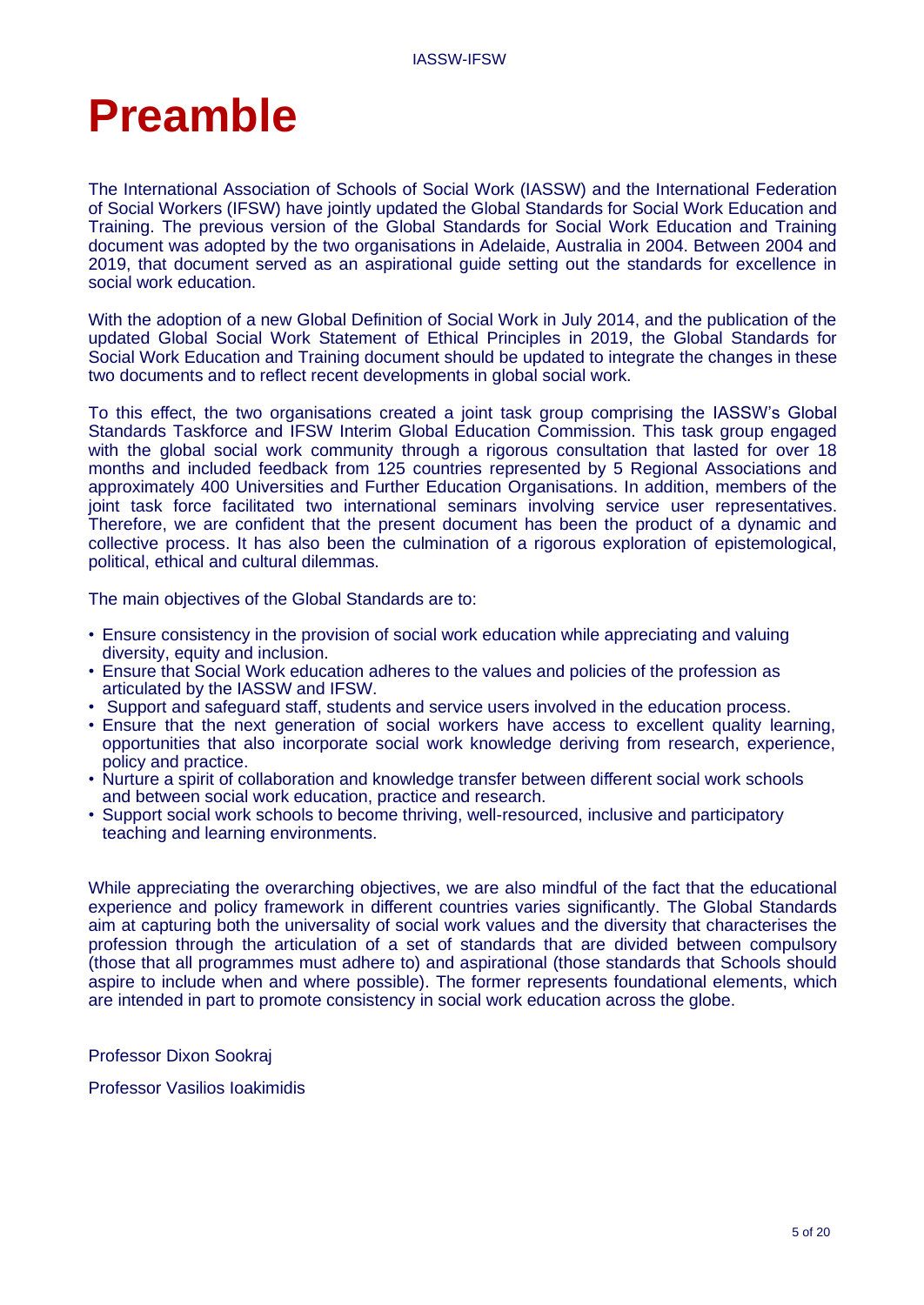# <span id="page-5-0"></span>**Rationale**

We took the following realities of social work across the globe into account in developing the standards:

- 1. Diversity of historic, socio-cultural, economic and political contexts in which social work is practiced, both within countries and across the globe.
- 2. Diversity of practices according to: 1) practice setting (e.g. government, NGO, health, education, child and family services agencies, correctional institutions, other community- based organizations and private practice settings); 2) field or area of practice (e.g. population served, type of personal and social, economic, political and environmental issues addressed); and 3) practice theories, methods, techniques and skills representing practice at different levels – individual, couple/family, group, organization, community, broader societal and international (i.e., micro, mezzo and macro levels).
- 3. Diversity of structures and delivery methods of social work education. Social work education varies in terms of its position within the structures of education institutions (e.g., units, departments, schools, and faculties). Some social work education programs are aligned with other disciplines, such as economics and sociology, and some are part of broader professional groupings such as health or development. In addition, the level, attitudes toward, and integration of distance education and online learning vary a great deal among programs.
- 4. Diversity of resources available to support social work education, including social work educators and directors across the globe.
- 5. Diversity in levels of development of the social work profession across the globe. In many countries, it is a well-established profession backed by legislation and accompanying regulatory bodies and codes of ethics. A recognized baccalaureate social work degree is often the minimum educational requirement for professional practice. These mechanisms serve in part to protect the use of the title of 'social worker', define the scope of practice (what social workers can or cannot do in practice), ensure that practitioners maintain competence and protect the public from harm by social workers. In other countries social work takes different forms. Social work educational programs may be added to existing curriculum offerings rather than standing as separate academic units. They may range from individual course offerings, to one-year certificate programs, to two-year diploma programs. The curriculum standards presented in this document apply primarily to social work degree programs. Shorter certificate and degree programs may use the standards, but they may not be able to incorporate all the standards.
- 6. The adverse effects of colonization and educational imperialism on the development of social work in the Global South. We believe and stand firm that the theoretical perspectives and practice methods, techniques and skills developed in the Global North should not be transported to the Global South without critical examinations of their suitability and potential effectiveness for the local contexts.
- 7. The growing number of common issues and challenges affecting social work education and practice across the globe. These include growing inequalities produced by neoliberal globalization, climate change, human and natural disasters, economic and political corruption and conflicts.
- 8. Many new developments and innovations, especially those relating to sustainable development, climate change and UN's Sustainable Development Goals, are occurring in the Global South. Thus, connecting the global and the local within the curriculum would strengthen the academic preparation of social workers everywhere; it will facilitate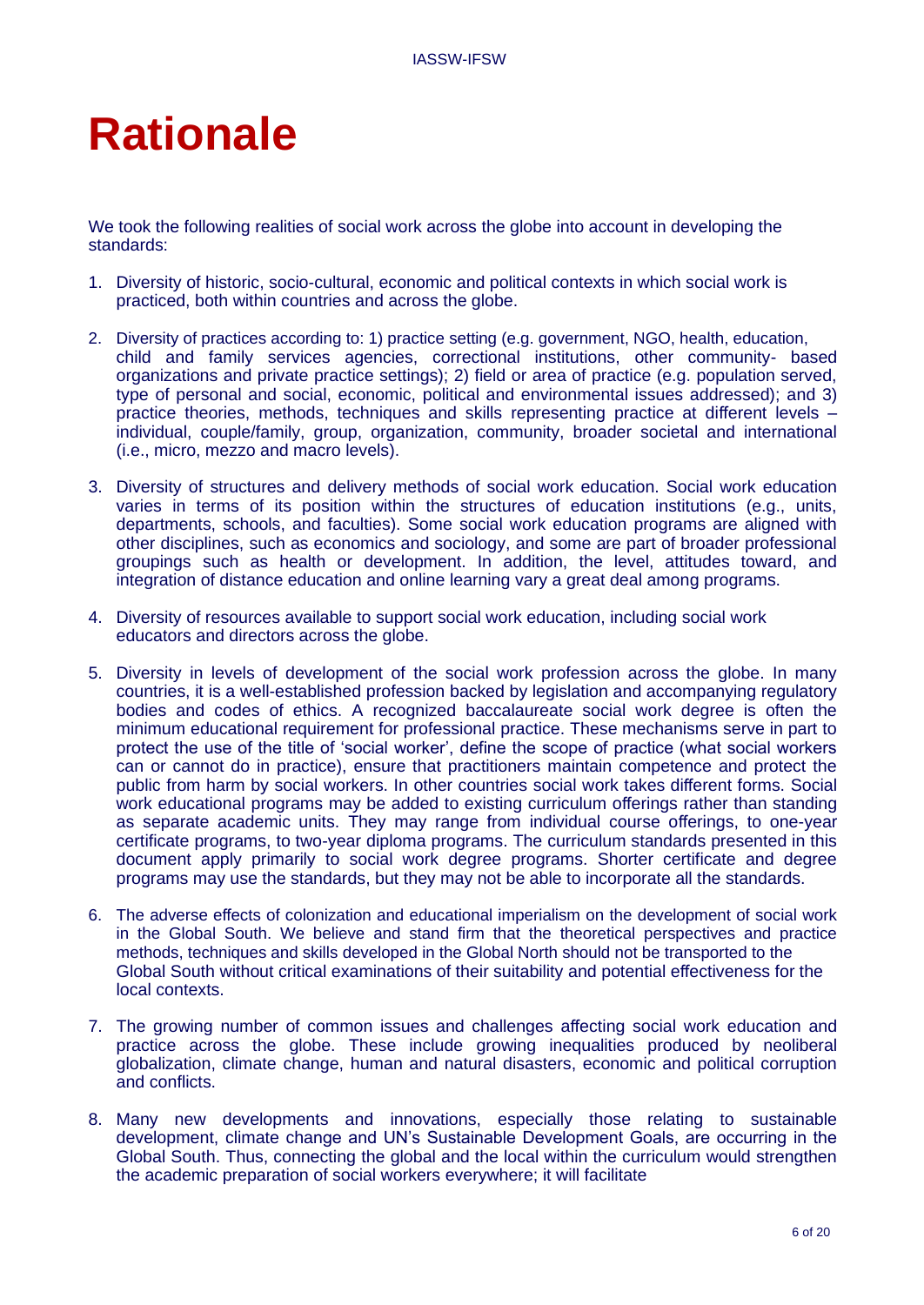assessments for transferability of social work education across jurisdictions, including international borders; it will also help strengthen students' professional identities as members of a global profession.

9. Finally, curriculum specializations' contribution to fragmentation in education and practice. Regardless of the area of specialization delivered in the curriculum, the program should prepare students to understand the interconnectedness of practice at all levels – individual, family, group, organization, community, etc. (i.e., micro, mezzo, macro). This broader understanding will help students to become critical, ethical and competent practitioners.

This version of the Global Standards is organised around three overarching domains that capture the distinct, yet intertwined, elements of Social Work education: **The School, The People and The Profession**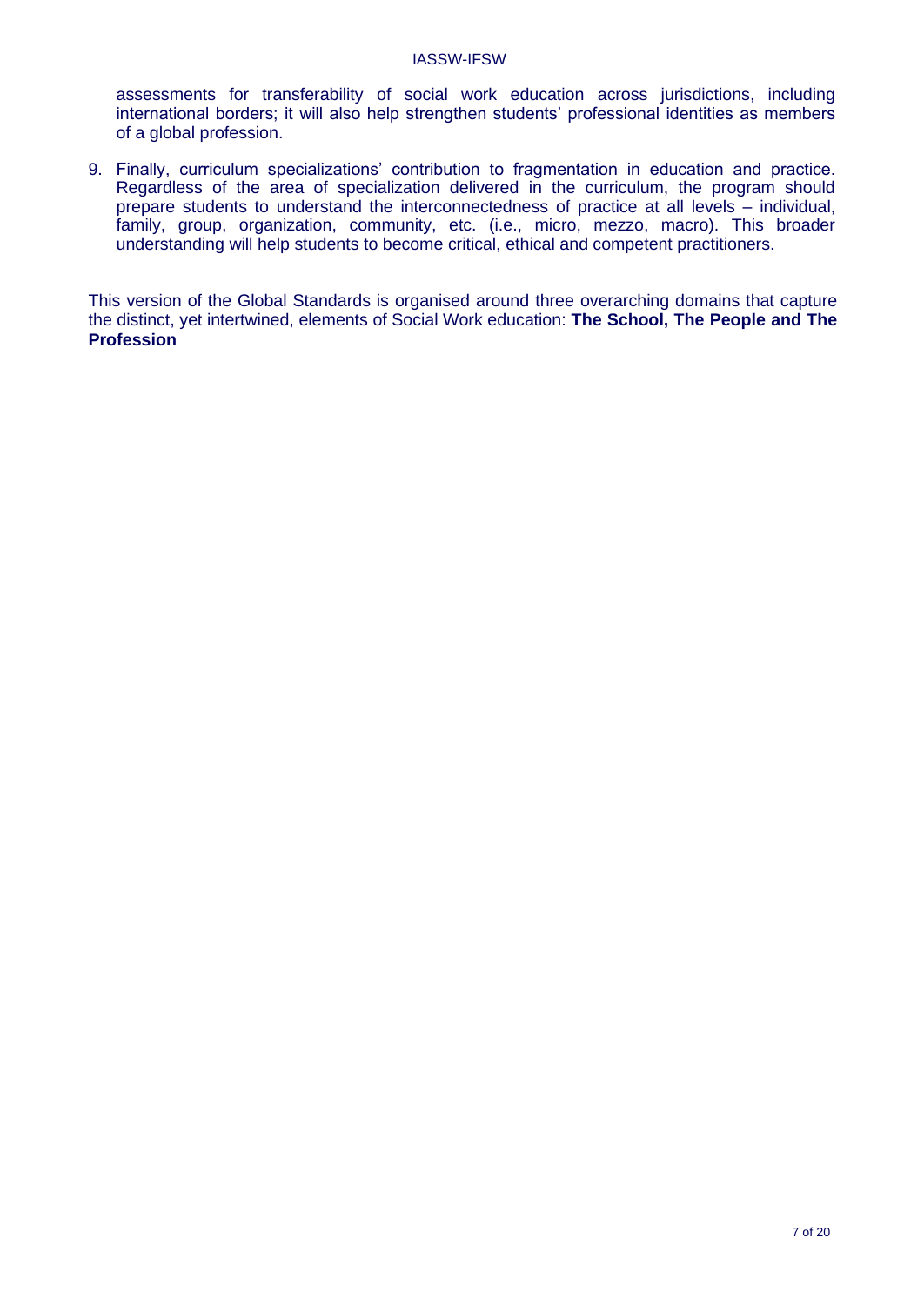<span id="page-7-0"></span>

# **The School**

*Social Work education has historically been delivered by a wide and diverse range of organisations, including Universities, Colleges, Tertiary, Further and Higher Education bodies- public, private and non-profit. Notwithstanding the diversity of education delivery modalities, organisational and financial structures, there is an expectation that social work schools and programmes are formally recognised by the appropriate education authorities and/or regulators in each country. Social Work education is a complex and demanding activity that requires access to adequate resources, educators, transparent strategies and up-*

*to-date curricula.*

## **1. Core Mission, Aims and Objectives.**

All Social Work Programmes *must* develop and share a core purpose statement or a mission statement that:

- a. Is clearly articulated, accessible and reflects the values and the ethical principles of social work.
- b. Is consistent with the global definition and purpose of social work
- c. Respects the rights and interests of the people involved in all aspects of delivery of programmes and services (including the students, educators and service users).

Where possible, schools should aspire to:

d. Articulate the broad strategies for contribution to the advancement of the Social Work profession and the empowerment of communities within which a school strives to operate (locally, nationally and internationally).

In respect of programme objectives and expected outcomes, schools *must* be able to demonstrate how it has met the following requirements:

- e. Specification of its programme objectives and expected higher education outcomes.
- f. Identification of its programme's instructional methods that support the achievement of the cognitive and affective development of social work students.
- g. A curriculum that reflects the core knowledge, processes, values and skills of the social work profession, as applied in context-specific realities.
- h. Social Work students who attain an initial level of proficiency with regard to self-reflective use of social work values, knowledge and skills.
- i. Curriculum design that takes into account of the impact of interacting cultural, political, economic, communication, health, psychosocial and environmental global factors.
- j. The programme meets the requirements of nationally and/or regionally/internationally defined professional goals
- k. The programme addresses local, national and/or regional/international developmental needs and priorities.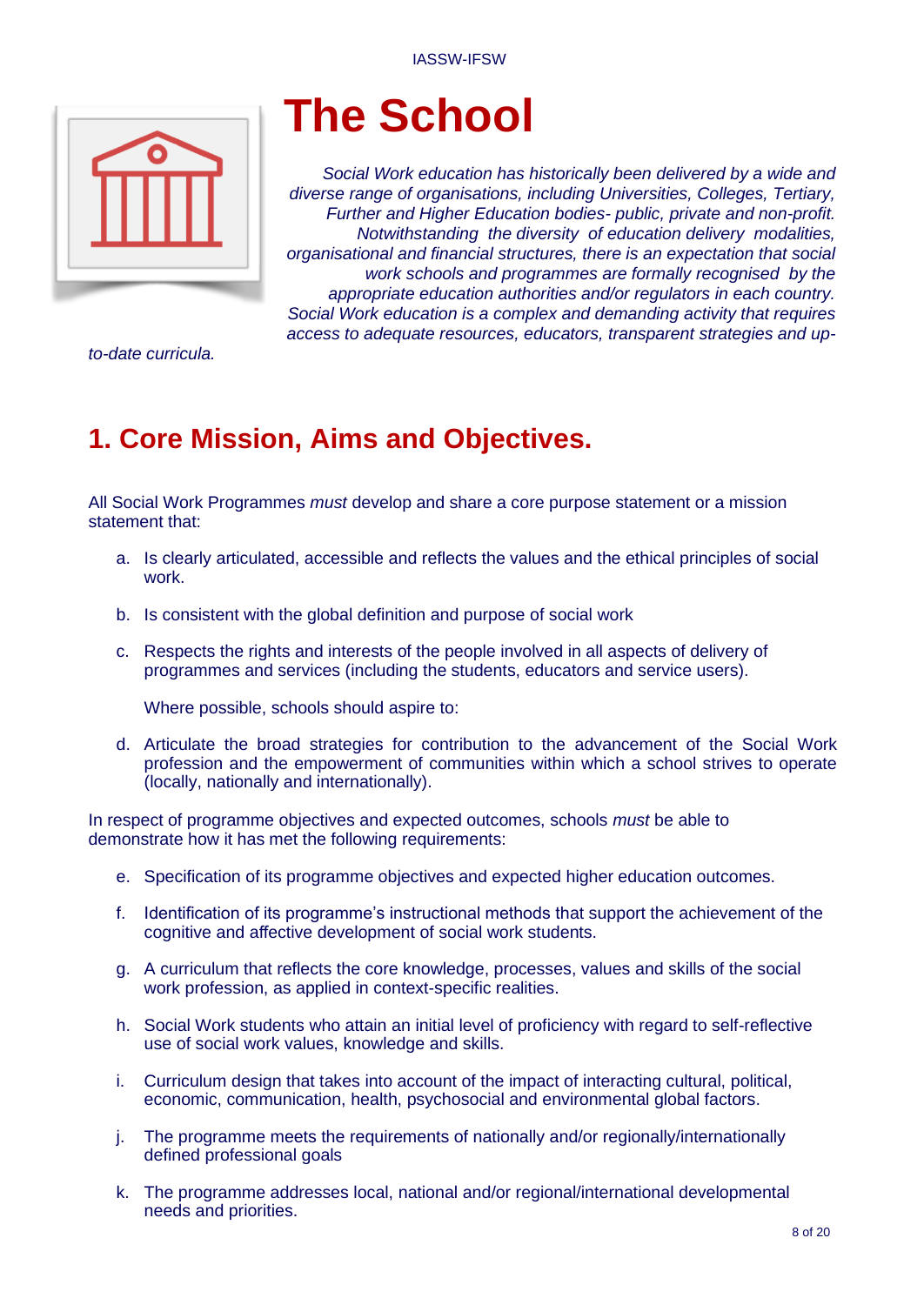- <span id="page-8-0"></span>l. The provision of an education preparation that is relevant to beginning social work practice interventions with individuals, families, groups and/or communities (functional and geographic) adaptable to a wide range of contexts.
- m. The use of social work methods that are based on sound evidence regarding the effectiveness of interventions whenever possible, and always promote dignity and respect.
- n. Governance, administrative supports, physical structure and related resources that are adequate to deliver the program.
- o. The conferring of a distinctive social work qualification at the certificate, diploma, first degree or post-graduate level, as approved by national and/or regional qualification authorities, where such authorities exist.

In order to further enrich their mission and objectives, schools should *aspire* to:

- p. External peer evaluation of the programme as far as is reasonable and financially viable. This may include external peer moderation of assignments and/or written examinations and dissertations, and external peer review and assessment of curricula.
- q. Self-evaluation by the education programme constituents to assess the extent to which its programme objectives and expected outcomes are being achieved.

### **2. Resources and Facilities**

With regard to structure, administration, governance and resources, the school and/or body designated as the education provider *must* ensure the following:

- a. Social work programmes are independent of other disciplines and should therefore be implemented through a distinct unit known as a Faculty, School, Department, Centre or Division, which has a clear identity within education institutions.
- b. The school has a designated Head o[r](#page-8-0) Director<sub>1</sub> [w](#page-8-0)ho has demonstrated administrative, scholarly and professional competence, preferably in the profession of social work.
- c. The Head or Director has primary responsibility for the co-ordination and professional leadership of the school, with sufficient time and resources to fulfil these responsibilities.
- d. The social work programme's budgetary allocation is sufficient to achieve its core purpose or mission and the programme objectives.
- e. The budgetary allocation is stable enough to ensure programme planning and delivery in a sustainable way.
- f. The necessary clerical and administrative staff, as well as educators, is made available for the achievement of the programme objectives. These staff members are provided with reasonable amounts of autonomy and opportunity to contribute programme development, implementation, and evaluation.
- g. Irrespective of the mode of teaching (in the classroom, distance, mixed-mode, decentralised and/or internet-based education) there is the provision of adequate infrastructure, including classroom space, computers, texts, audio-visual equipment, community resources for practice education, and on-site instruction and supervision to

[<sup>1</sup>](#page-8-0) Depending on the setting, other titles may be used to signify administrative leadership.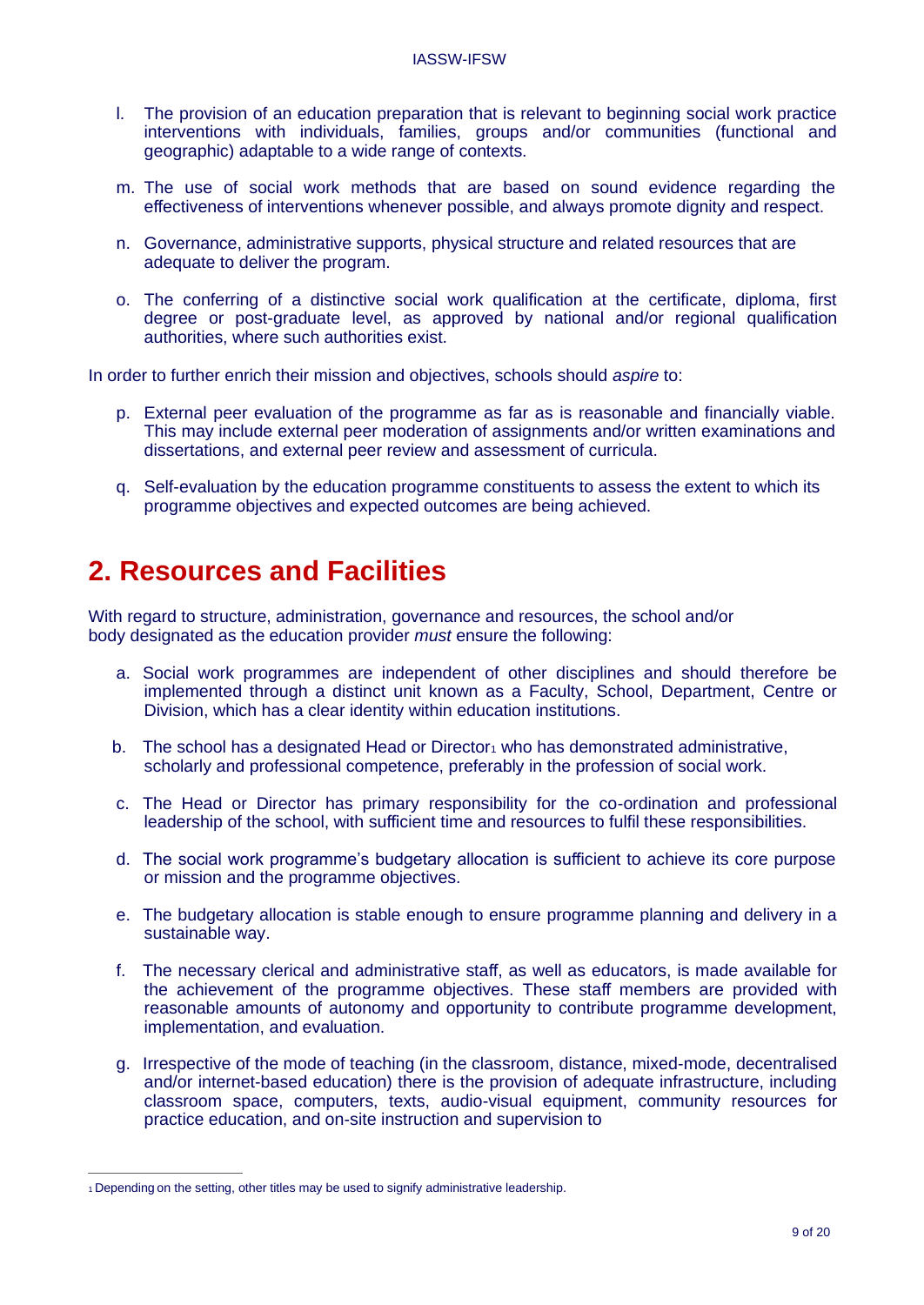<span id="page-9-0"></span>facilitate the achievement of its core purpose or mission, programme objectives and expected outcomes.

h. Internet-based education should not fully substitute spaces for face-to-face instruction, practice learning and dialogue. Face-to-face spaces are critical for a well rounded social work education and therefore irreplaceable.

Social Work courses tend to be administratively complex and resource-demanding due to the synthesis of the theoretical, research and practice-based elements, including relational training and service user interaction. Therefore, Schools could *aspire* to achieve the following:

- i. Sufficient physical facilities, including classroom space, offices for the educators and the administrative staff and space for student, faculty and field- liaison meetings.
- j. Adequate equipment necessary for the achievement of the school's core purpose or mission and the programme objectives.
- k. High quality of the education programme whatever the mode of delivery. In the case of distance, mixed-mode, decentralised and/or internet-based teaching, mechanisms for locally based instruction and supervision should be put in place, especially with regard to the practice component of the programme.
- l. Well-resourced on-site and online libraries, knowledge and research environment, and, where possible, internet resources, all necessary to achieve the programme objectives.
- m. Access to international libraries, international roaming services (e.g., EduRoam), e-journals and databases.

## **3. Curriculum**

With regard to standards regarding programme curricula, schools *must* consistently ensure the following:

- a. The curricula and methods of instruction are consistent with the school's programme objectives, its expected outcomes and its mission statement.
- b. Clear mechanisms for the organisation's implementation and evaluation of the theory and field education components of the programme exist.
- c. Specific attention to undertaking constant review and development of the curricula.
- d. Clear guidelines for ethical use of technology in practice, curriculum delivery, distance/ blended learning, big data analysis and engagement with social media

Schools should always *aspire* to develop curricula that:

e. Help social work students to develop skills of critical thinking and scholarly attitudes of reasoning, openness to new experiences and paradigms and commitment to lifelong learning.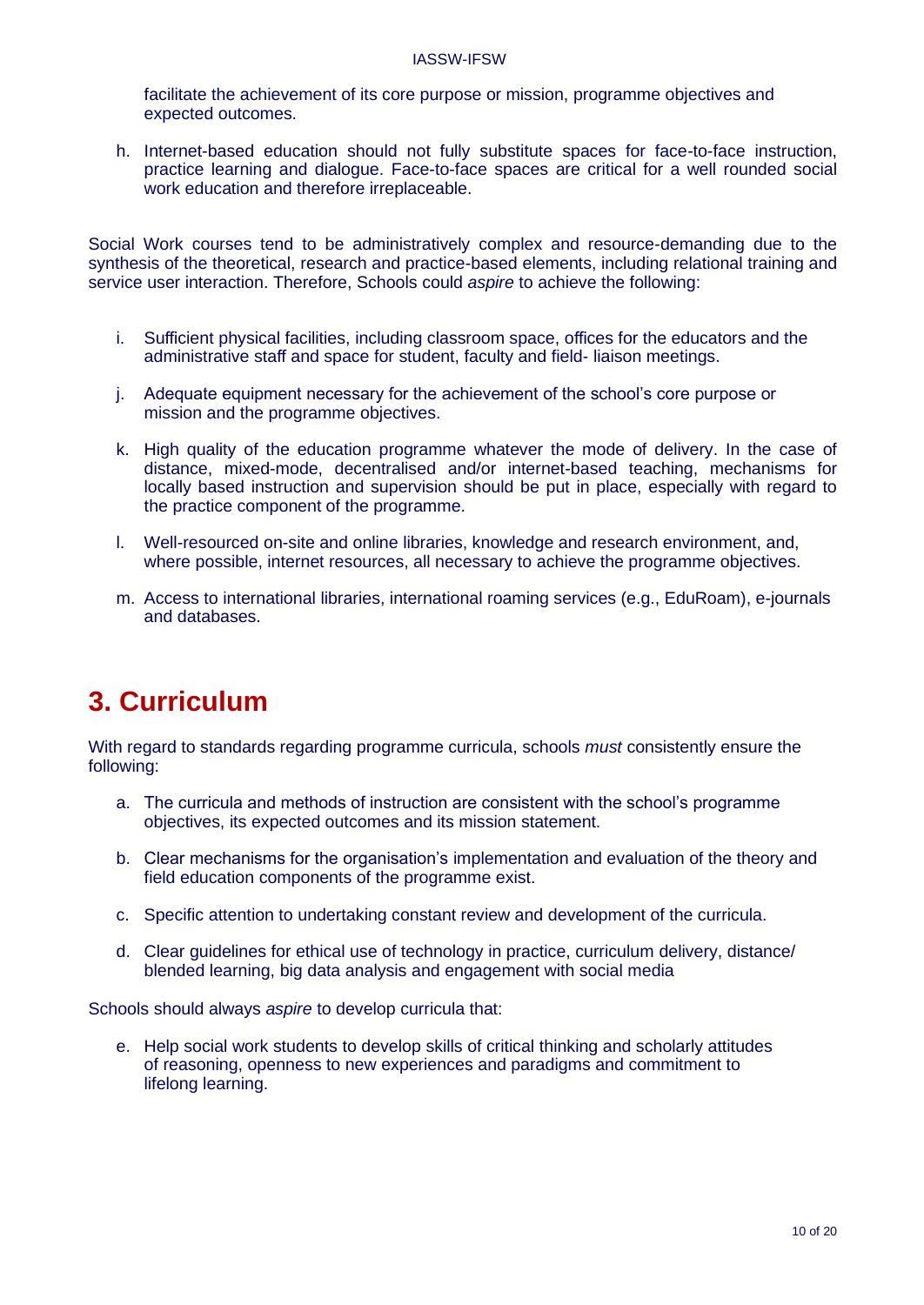- <span id="page-10-0"></span>f. Are sufficie[n](#page-10-0)t in dur[a](#page-10-0)tion<sub>2</sub> and learning opportunities to ensure that students are prepared for professional practice. Students and educators are given sufficient space and time to adhere to the minimum standards described herein.
- g. Reflect the needs, values and cultures of the relevant populations.
- h. Are based on human rights principles and the pursuit of justice.

### **4. Core Curricula**

Social work education programs vary by economic and political contexts, practice settings, population served, type of personal and social, economic, political, or environmental issues addressed, and practice theories and approaches used. Nevertheless, there are certain core curricula that are universally applicable.

Thus, the school *must ensure* that social work students, by the end of their first Social Work professional qualification<sub>3</sub>[, h](#page-10-0)ave had sufficient/required and relevant exposure to the following core curricula which are organised into the following broad conceptual components:

*a) Social Work in Context: refers to the broader knowledge that is required in order to critically understand the political, socio-legal, cultural and historical forces that have shaped social work.*

*b) Social Work in Practice: refers to a broader set of skills and knowledge required to design and deliver effective, ethical and competent interventions.*

The above two conceptual components are interdependent, dynamic and should be considered simultaneously.

#### Social Work In Context

In relation to Social Work in Context, education programmes *must* include the following:

- 1. Critical understanding of how socio-structural inadequacies, discrimination, oppression, and social, political, environmental and economic injustices impact human development at all levels, including the global must be considered.
- 2. Knowledge of how traditions, culture, beliefs, religions and customs influence human development across the lifespan, including how these might constitute resources and/or obstacles to growth.
- 3. Knowledge of theories of social work, social sciences, humanities and indigenous knowledges
- 4. Critical understanding of social work's origins and purposes.
- 5. Critical understanding of historical injustices affecting service user communities and the role of social workers in addressing those.
- 6. Sufficient knowledge of related occupations and professions to facilitate interprofessional collaboration and teamwork.

<sup>2</sup> In many contexts, a first professional qualification (or baccalaureate degree in social work) is completed in within three or four years of full-time studies, although the amount of non-social work course contents included may vary.

<sup>3</sup>See description above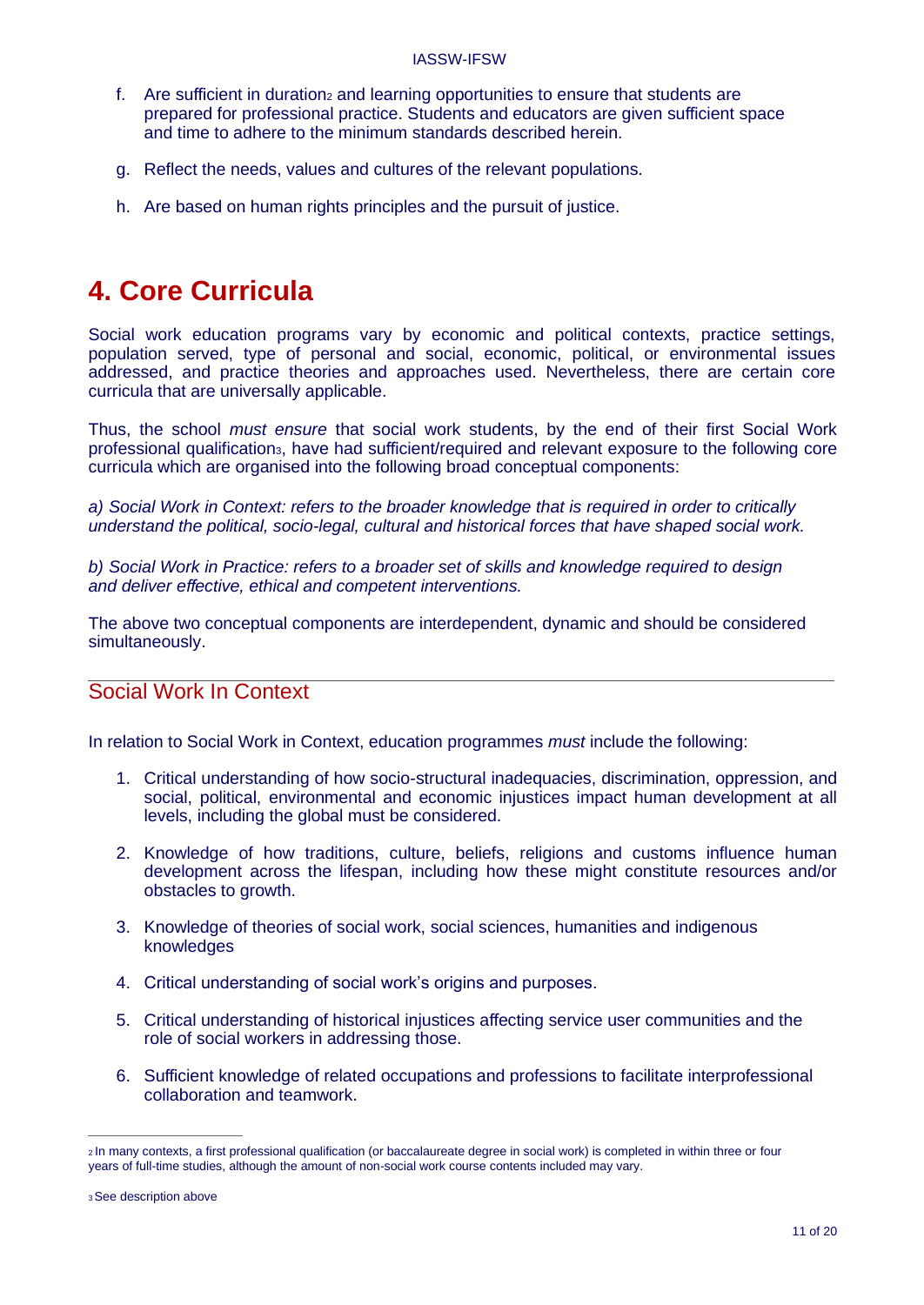- <span id="page-11-0"></span>7. Knowledge of social welfare policies (or lack thereof), services and laws at local, national and/or regional/international levels
- 8. Understanding of the roles of social work in policy planning, implementation, evaluation and in social change processes.
- 9. Knowledge of human rights, social movements and their interconnectedness with class, gender and ethnic/race-related issues.
- 10. Knowledge of relevant international treaties, laws and regulations, and global standards such as the Social Development Goals.
- 11. Critical understanding of the impact of environmental degradation on the well-being of our communities and the promotion of Environmental Justice.
- 12. A focus on gender equity
- 13. An understanding of structural causes and impact of gender-based violence
- 14. An emphasis on structural issues affecting marginalised, vulnerable and minority populations.
- 15. The assumption, identification and recognition of strengths and potential of all human beings.
- 16. Social Work contribution to promoting sustainable peace and justice in communities affected by political/ethnic conflict and violence.

#### Social Work in Practice

In relation to Social Work In Practice, education programmes *must* prepare students to:

- 1. Apply knowledge of human behaviour and development across the lifespan.
- 2. Understand how social determinants impact on people's health and wellbeing (mental, physical, emotional and spiritual).
- 3. Promote healthy, cohesive, non-oppressive relationships among people and between people and organisations at all levels – individuals, families, groups, programs, organizations, communities.
- 4. Facilitate and advocate for the inclusion of different voices, especially those of groups that have experienced marginalisation and exclusion.
- 5. Understand the relationship between personal life experiences and personal value systems and social work practice.
- 6. Integrate theory, ethics, research/knowledge in practice.
- 7. Have sufficient practice skills in assessment, relationship building, empowerment and helping processes to achieve the identified goals of the programme and fulfil professional obligations to service users. The programme may prepare practitioners to serve purposes, including providing social support, and engaging in developmental, protective, preventive and/or therapeutic intervention – depending on the particular focus of the programme or professional practice orientation.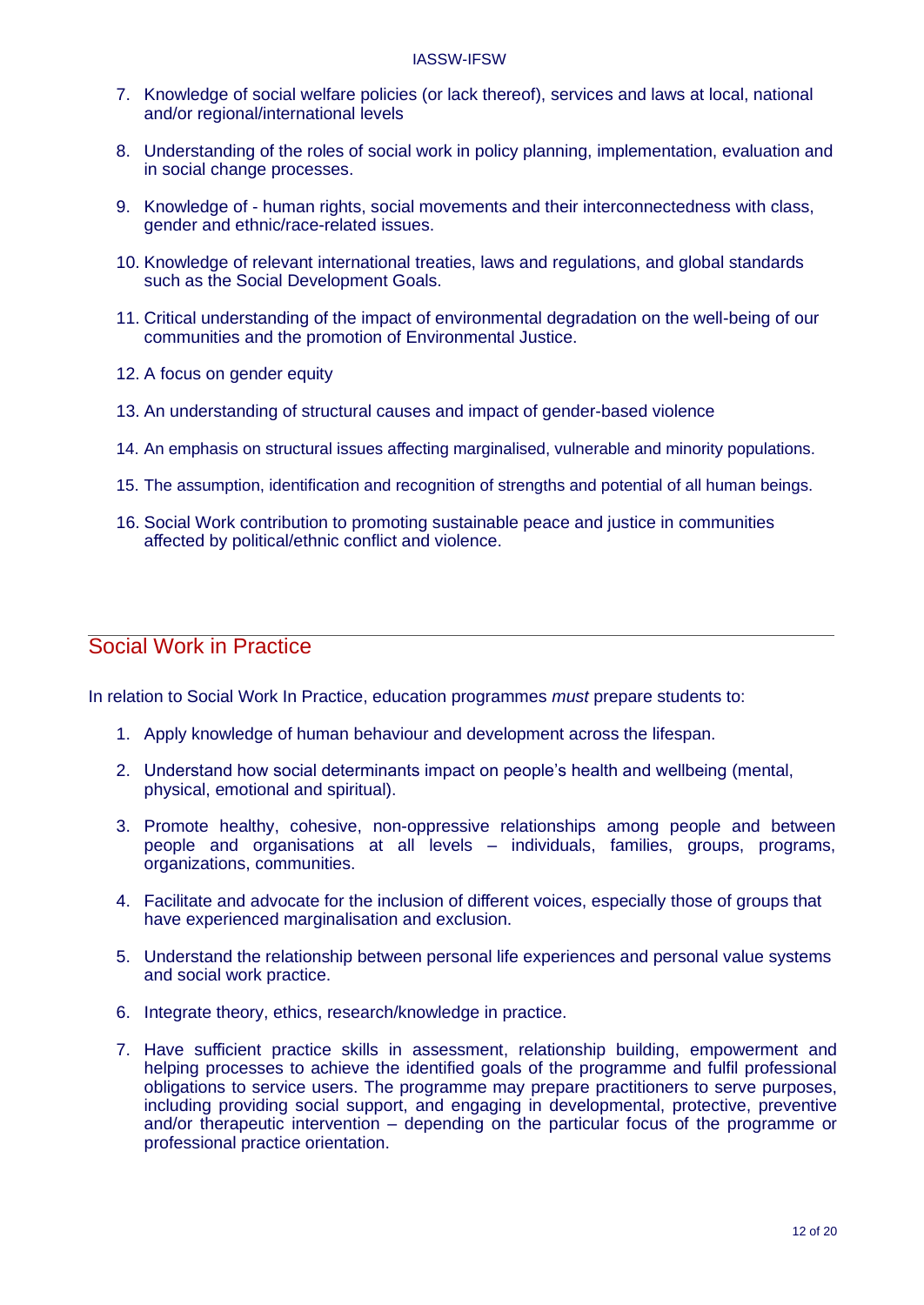- <span id="page-12-0"></span>8. Apply social work intervention that is informed by principles, knowledge and skills aimed at promoting human development and the potentialities of all people
- 9. Engage in critical analysis of how social policies and programmes promote or violate human rights and justice
- 10. Use peace building, non-violent activism and human rights-based advocacy as intervention methods.
- 11. Use problem-solving and strengths-based approaches.
- 12. Develop as critically self-reflective practitioners.
- 13. Apply national, regional and/or international social work codes of ethics and their applicability to context-specific realities
- 14. Ability to address and collaborate with others regarding the complexities, subtleties, multidimensional, ethical, legal and dialogical aspects of power.

#### Practice Education (Placement)<sup>[4](#page-12-0)</sup>

Practice education is a critical component of professional social work education. Thus practice education should be well integrated into the curriculum in preparing students with knowledge, values and skills for ethical, competent and effective practice.

Practice education *must* be sufficient in duration and complexity of tasks and learning opportunities to ensure that students are prepared for professional practice. Therefore, schools should also ensure:

- a. A well-developed and comprehensive practice education manual that details its practice placement standards, procedures, assessment standards/criteria and expectations should be made available to students, field placement supervisors and field placement instructors.
- b. Clear and transparent policies and procedures or guidelines for:
	- 1) selection of practice placement sites;
	- 2) matching students with placement sites;
	- 3) placement of students;
	- 4) supervision of students;
	- 5) coordination of with the program;
	- 6) supporting students and the field instructors;
	- 7) monitoring student progress and evaluating student performance in the field; and
	- 8) evaluating the performance of the practice education setting.
- c. Appointment of practice supervisors or instructors who are qualified and experienced, as determined by the development status of the social work profession in any given country, and provision of orientation for practice supervisors or instructors.
- d. Provision of orientation and ongoing supports, including training and education to practice supervisors.

<sup>4</sup>The terms "field education" and "field instruction" are also commonly used.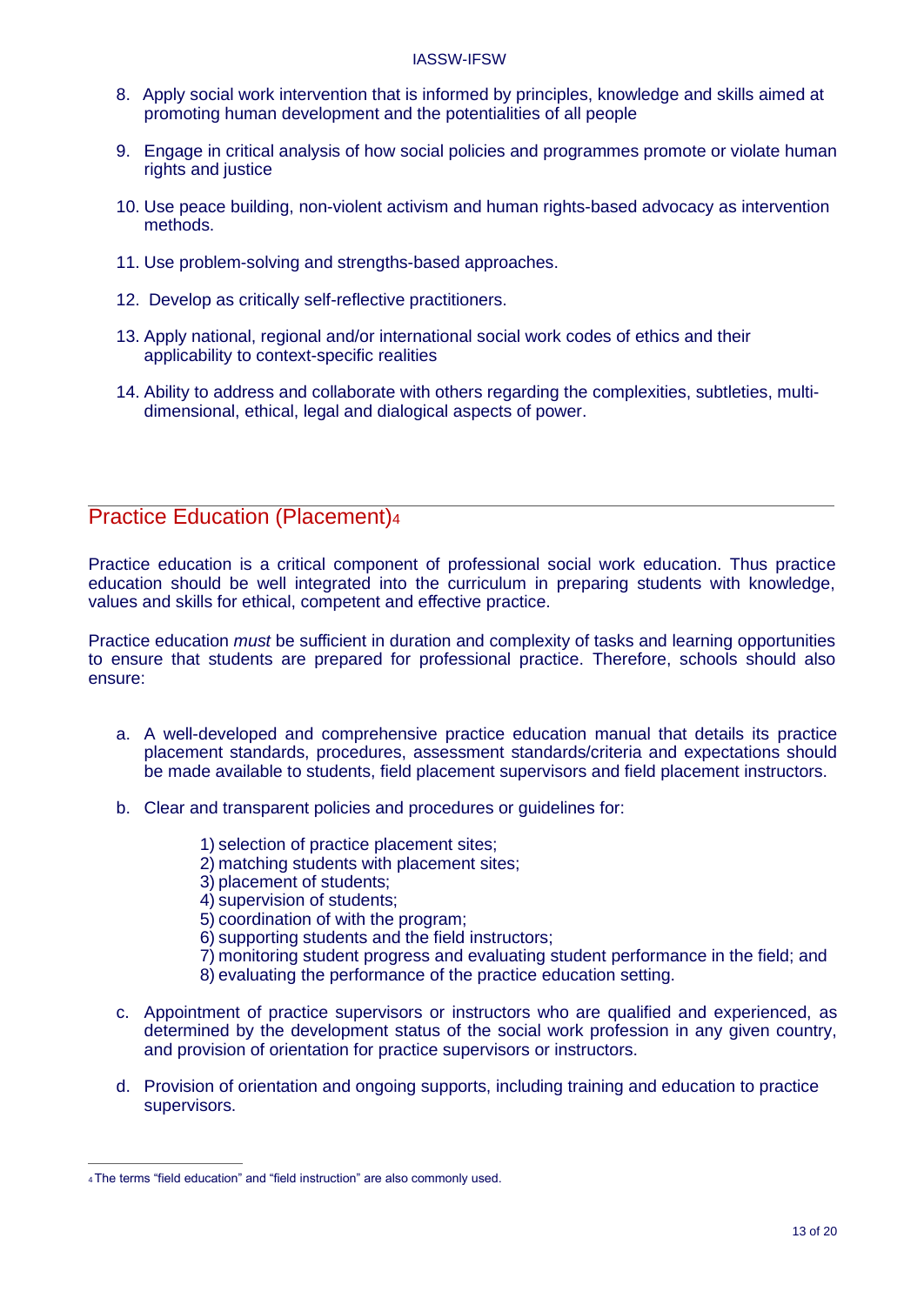- <span id="page-13-0"></span>e. Ensuring that adequate and appropriate resources, to meet the needs of the practice component of the programme, are made available.
- f. Policies for the inclusion of marginalized populations, and reasonable accommodation and adjustment for people with disabilities and special needs.
- g. The practice education component provides ongoing, timely and developmental feedback to students.

Schools also should *aspire* to:

- h. Create practice placement opportunities that correspond to at least 25% of the overall education activity within the courses (counted in either credits, days, or hours).
- i. Nurture valuable partnerships between the education institution and the agency (where applicable) and service users in decision-making regarding practice education and the evaluation of student's performance.
- j. If the programme engages in international placements, additional standards, guidelines and support should be provided to both students placed abroad and agencies in the receiving end. In addition the programme should have mechanisms to facilitate reciprocity, colearning genuine knowledge exchange.

## **5. Research and Scholarly activity**

As an academic discipline, social work is underpinned by theories of social work, social sciences, humanities and indigenous knowledges. Social work knowledge and scholarship are generated through a diverse range of sources, including education providers, research organisations, independent researchers, local communities, social work organisations, practitioners and service users.

All education providers should *aspire* to make a contribution to the development, critical understanding and generation of social work scholarship. This can be achieved, when and where possible, through the incorporation of research and scholarship strategies, including:

- a. An emphasis on the process of knowledge production in social work, by explaining different methodological approaches within the discipline and how these have evolved.
- b. An appreciation of the rigorous and diverse methods used by social workers in order to appraise the credibility, transferability, confirmability reliability and validity of information.
- c. Teaching that is informed by current, valid and reliable evidence.
- d. Provision of opportunities for students to critically appraise research findings and acquire research skills.
- e. Involvement of students in research activities.
- f. Support students to acquire and develop programme/practice evaluation skills, including partnering with them in such work.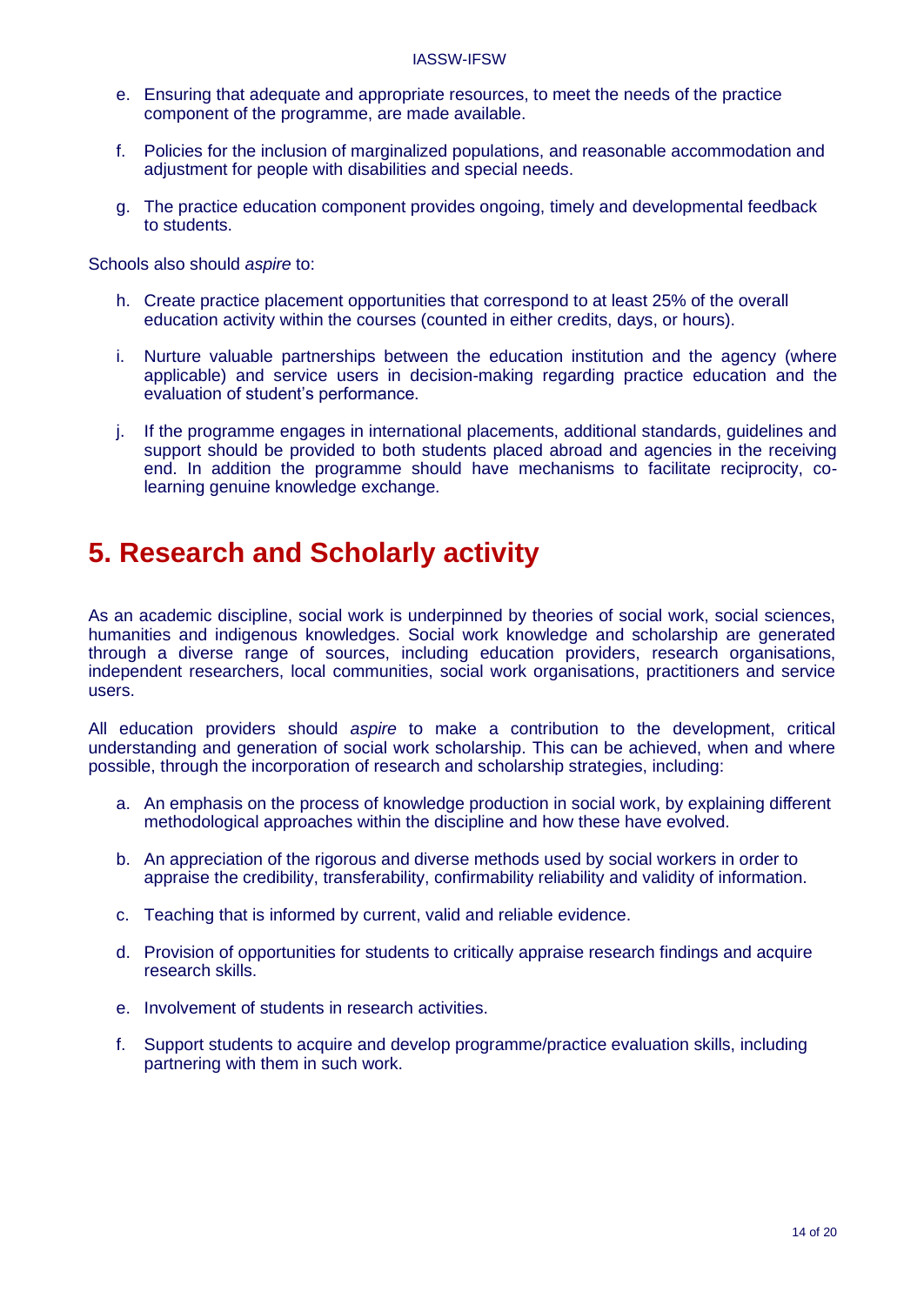<span id="page-14-0"></span>

# **The People**

*Social Work programmes comprise a dynamic intellectual, social and material community. This community brings together students, educators, administrators and service users united in their effort to enhance opportunities for learning, professional and personal*

*development.*

### **1. Educators**

With regard to social work educators<sub>5</sub>[, s](#page-14-0)chools and programmes *must* ensure:

- a. The provision of educators, adequate in number and range of expertise, who have appropriate qualifications, including practice and research experience within the field of Social Work; all determined by the development status of the social work profession in any given country.
- b. Educator representation and inclusion in decision-making processes of the school or programme related to the development of the programme's core purpose or mission, in the formulation of the objectives, curriculum design and expected outcomes of the programme.
- c. A clear statement of its equity-based policies or preferences, with regard to considerations of gender, ethnicity, 'race' or any other form of diversity in its recruitment and appointment of members of staff.
- d. Policies regarding the recruitment, appointment and promotion of staff are clearly articulated and transparent and are in keeping with other schools or programs within the education institution.
- e. Policies that are in-line with national labour legislation and also take into consideration International Labour Organisation guidelines.
- f. Educators benefit from a cooperative, supportive and productive working environment to facilitate the achievement of programme objectives.
- g. Institutional policies regarding promotion, tenure, discipline and termination are transparent and clear. Mechanisms for appeal and decision review should be in place.
- h. Teaching and other relevant workload are distributed equitably and transparently. Variations in workload distribution in terms of teaching, scholarship (including research) and service are inevitable. However, workload allocation should be based on principles such as equity and respect for educators' diverse skills, expertise and talents.
- i. When there are differences and conflicts, transparent and fair mechanisms are in place to address them.

All Schools should also *aspire* to:

<sup>5</sup> Different terminologies are used to represent and or describe the people providing the education (ie academics, faculty, instructors, pedagogues, teachers, tutors, lecturers etc.). For the purposes of this document we have adopted the term "Social Work Educators" to represent these diverse terminologies.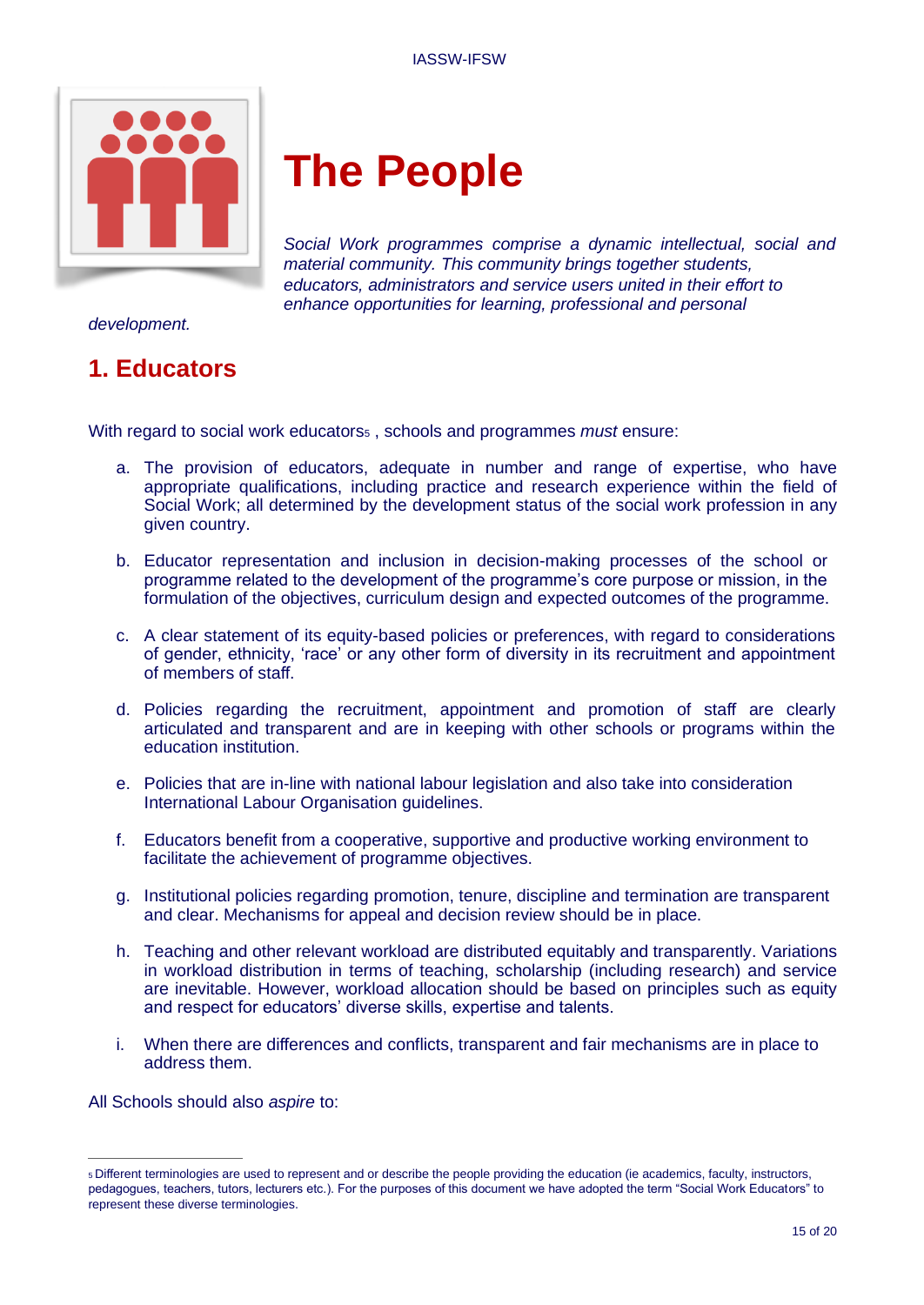- <span id="page-15-0"></span>j. Provide a balanced allocation of teaching, practice placement instruction, supervision and administrative workloads, ensuring that there is space for engagement with all forms of scholarship including creative work and research.
- k. With regards to educators involvement, a minimum of a Master's level qualification in social work is preferred.
- l. Staff reflect the ethics, values and principles of the social work profession in their work on behalf and with students and communities.
- m. The school, when possible, nurtures interdisciplinary approaches. To this effect, the School, strives to engage educators from relevant disciplines such as sociology, history, economics, statistics etc.
- n. At least 50% of educators should have a social work qualification, and social work modules or courses should be taught by educators with a Master of Social work qualification, in line with the status of the profession in each country.
- o. The School has provisions for the continuing professional development of its educators.

#### **2. Students**

In respect of social work students, Schools *must* ensure:

- a. Clear articulation of its admission criteria and procedures. When possible, practitioners and service users should be involved in the relevant processes.
- b. Non-discrimination against any student on the basis of race, colour, culture, ethnicity, linguistic origin, religion, political orientation, gender, sexual orientation, age, marital status, functional status, and socio-economic status.
- c. Explicit criteria for the evaluation of practice education
- d. Grievance and appeals procedures which are accessible, clearly explained to all students and operated without prejudice to the assessment of students.
- e. All information regarding, assessment, course aims and structure, learning outcomes, class attendance, examination rules, appeals procedures and student support services should be clearly articulated and provided to the students in the form of a handbook (printed or electronic) at the beginning of each academic year.
- f. Ensure that social work students are provided with opportunities to develop self- awareness regarding their personal and cultural values, beliefs, traditions and biases and how these might influence the ability to develop relationships with people and to work with diverse population groups.
- g. Provide information about the kinds of support available to students, including academic, financial, employment and personal assistance
- h. Students should be clear about what constitutes misconduct, including academic, harassment and discrimination, policies and procedures in place to address these.

All Schools should also *aspire* to:

- i. Comprehensive retention policies that prioritise student well-being.
- j. Positive action should be taken to ensure the inclusion of minority groups that are underrepresented and/or under-served.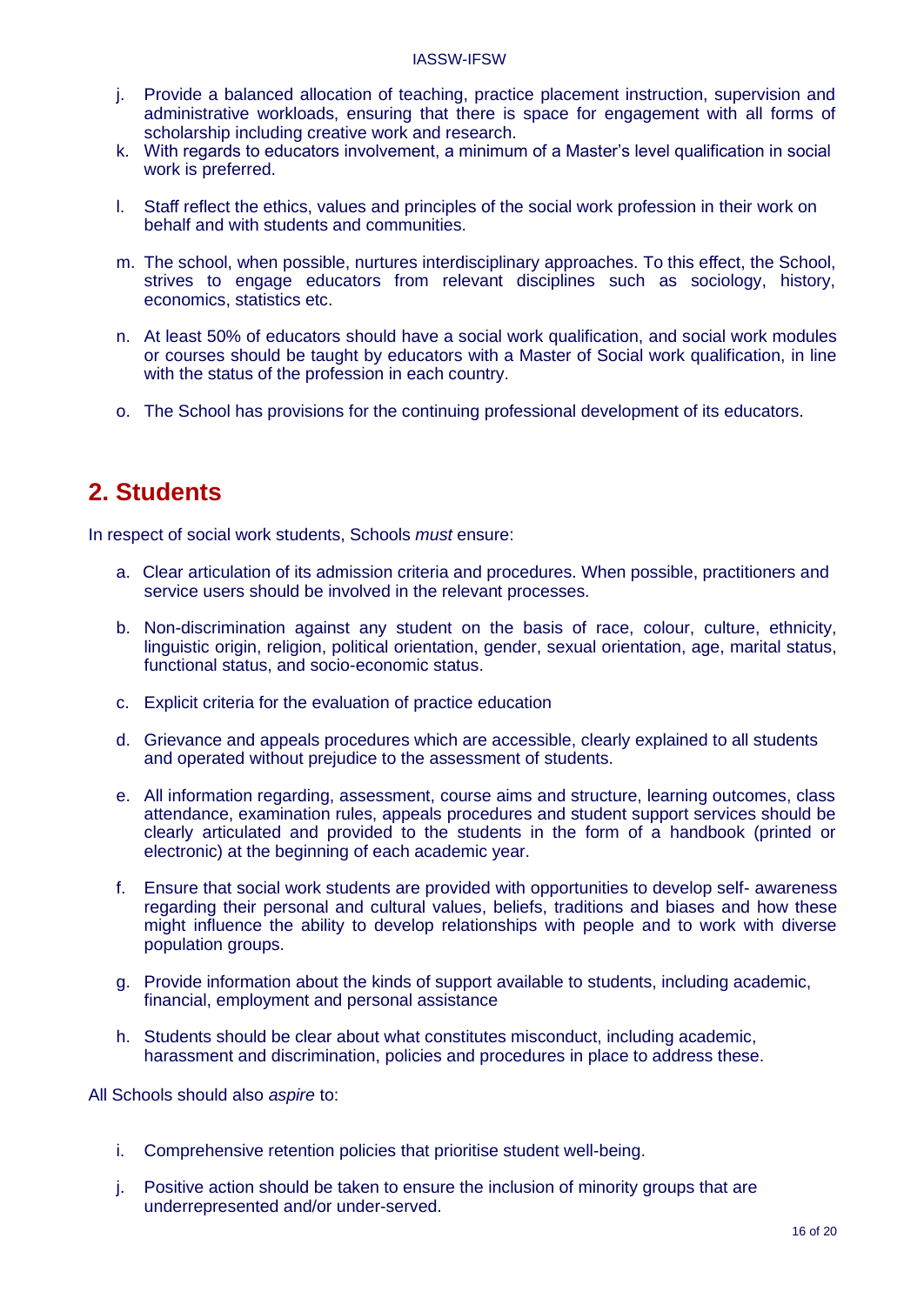<span id="page-16-0"></span>k. Democratic and sustained representation of students in decision-making committees and fora.

### **3. Service Users[6](#page-16-0)**

With regards to service user involvement Schools *must*:

a. Incorporate the rights, views and interests of Service Users and broader communities served in its operations, including curriculum development, implementation and delivery.

b.

c. Develop a proactive strategy towards facilitating Service User involvement in all aspects of design, planning and delivery of study programmes.

d.

e. Ensure reasonable adjustments are made in order to support the involvement of Service Users.

Also *aspire* to:

f. Create opportunities for the personal and professional development of Service Users involved in the study programme.

<sup>6</sup> Depending on the context, other terms, including *clients* and *community constituents* are used instead of *service users.*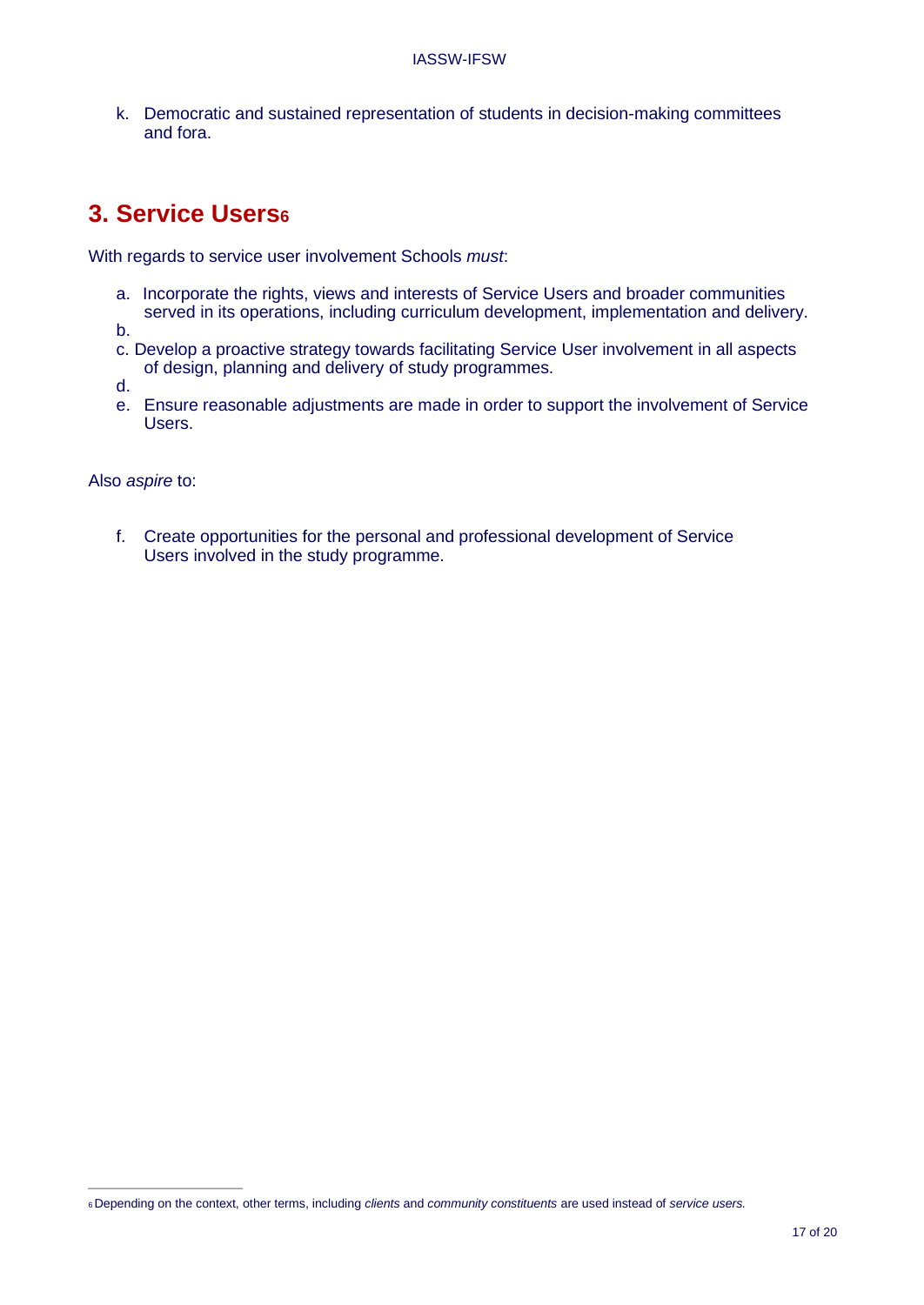<span id="page-17-0"></span>

# **The Profession**

*Social Work Schools are members of a global professional and academic community. As such, they must be able to contribute to and benefit from the growth of scholarly, practice and policy development at a national and global level. Nurturing, expanding and formalising links with the national and international representative bodies of the social work profession is of paramount importance.*

## **1. A shared understanding of the Profession**

Schools *must* ensure the following:

- a. Definitions of social work used in the context of the education process should be congruent with the Global Definition of Social Work as approved by IASSW and IFSW including any regional applications that may exist.
- b. Schools retain close and formal relationships with representatives and key stakeholders of the social work profession, including regulators and national and regional associations of social work practice and education.
- c. Registration of professional staff and social work students (insofar as social work students develop working relationships with people via practice placements) with national and/or regional regulatory (whether statutory or non-statutory) bodies.
- d. All stakeholders involved in social work education should actively seek to contribute to and benefit from the global social work community in a spirit of partnership and international solidarity.

Schools should also *aspire* to:

e. monitor students' employability rates and encourage them to actively participate in the national and global social work community.

### **2. Ethics and Values**

In view of the recognition that social work values, ethics and principles are the core components of the profession, Schools *must* consistently ensure:

- a. Adhered to the Global Ethics Statement approved by the IASSW and IFSW.
- b. Adherence to the National and Regional Codes of Ethics.
- c. Adherence to the Global Definition of Social Work as approved by the IASSW and IFSW.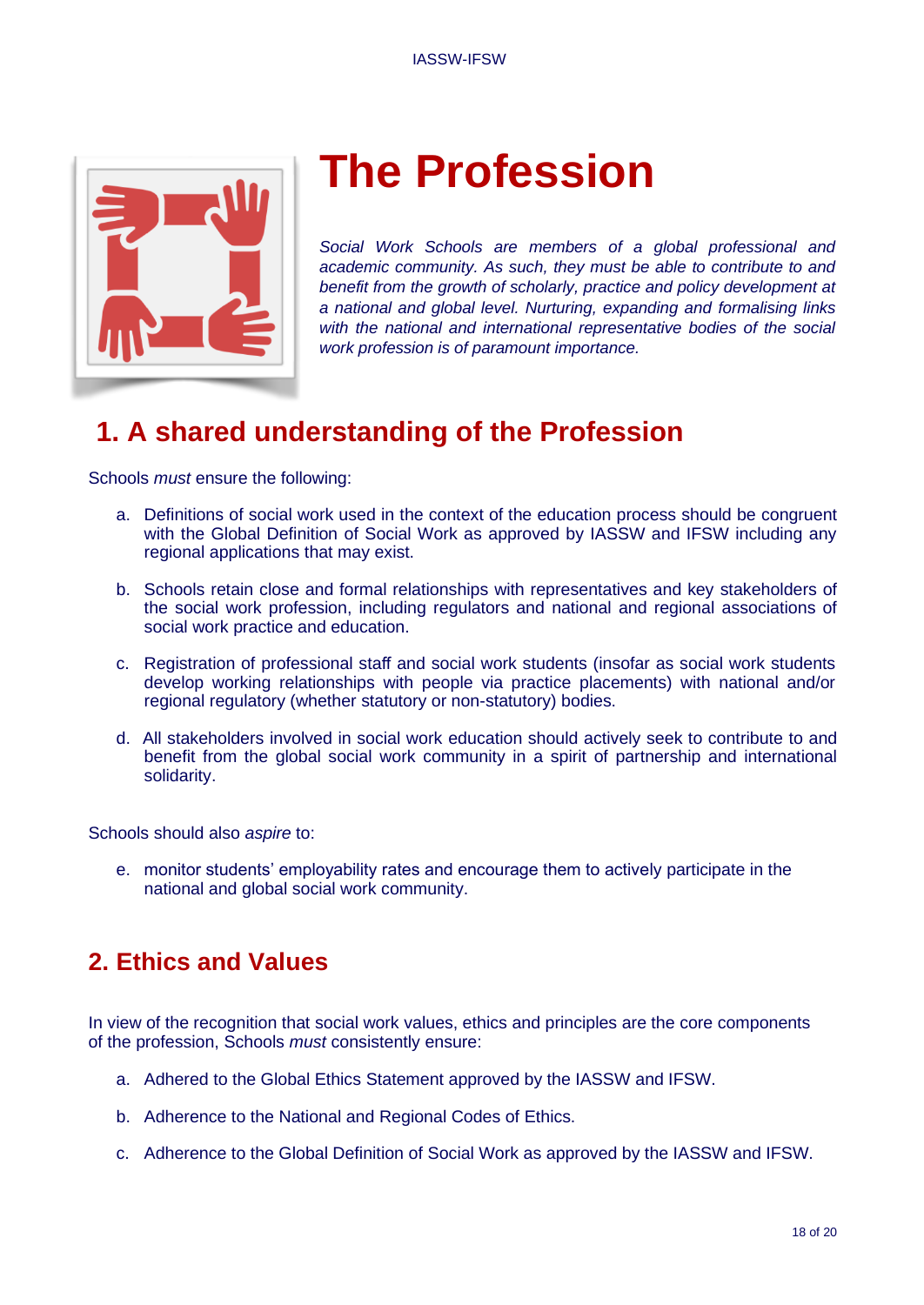- <span id="page-18-0"></span>d. Clear articulation of objectives with regard to social work values, principles and ethical conduct. Ensuring that every social work student involved in practice education, and every academic staff member, is aware of the boundaries of professional practice and what might constitute unprofessional conduct in terms of the code of ethics.
- e. Taking appropriate, reasonable and proportionate action in relation to those social work students and academic staff who fail to comply with the code of ethics, either through an established regulatory social work body, established procedures of the educational institution, and/or through legal mechanisms.

Schools should also *aspire* towards:

f. Upholding, as far as is reasonable and possible, the principles of restorative rather than retributive justice in disciplining either social work students or academic staff who violate the code of ethics.

#### **3. Equity and Diversity**

With regard to equity and diversity Schools *must*:

- a. Make concerted and continuous efforts to ensure the enrichment of the educational experience by reflecting cultural, ethnic and other forms of diversity in its programme and relevant populations.
- b. Ensure that educators, students and service users are provided with equal opportunities to learn and develop regardless of gender,socioeconomicc background, race, ethnicity, religion, sexual orientation and other forms of diversity.
- c. Ensure that the programme has clearly articulated learning objectives in upholding the principles of respect for cultural and ethnic diversity, gender equity, human rights.
- d. Address and challenge racist, homophobic, sexist and other discriminatory behaviours, policies and structures.

Schools should also *aspire* towards:

e. Recognition and development of indigenous or locally specific social work education and practice from the traditions and cultures of different ethnic groups and societies, insofar that such traditions and cultures are congruent with our ethical codes and human rights commitments.

#### **4. Human rights and Social, Economic and Environmental Justice**

Social, Economic and Environmental Justice are fundamental pillars underpinning social work theory, policy and practice. All Schools *must*:

- a. Prepare students to be able to apply human rights principles (as articulated in the International Bill of Rights and core international human rights treaties) to frame their understanding of how current social issues affect social, economic and environmental justice.
- b. Ensure that their students understand the importance of social, economic, political and environmental justice and develop relevant intervention knowledge and skills.